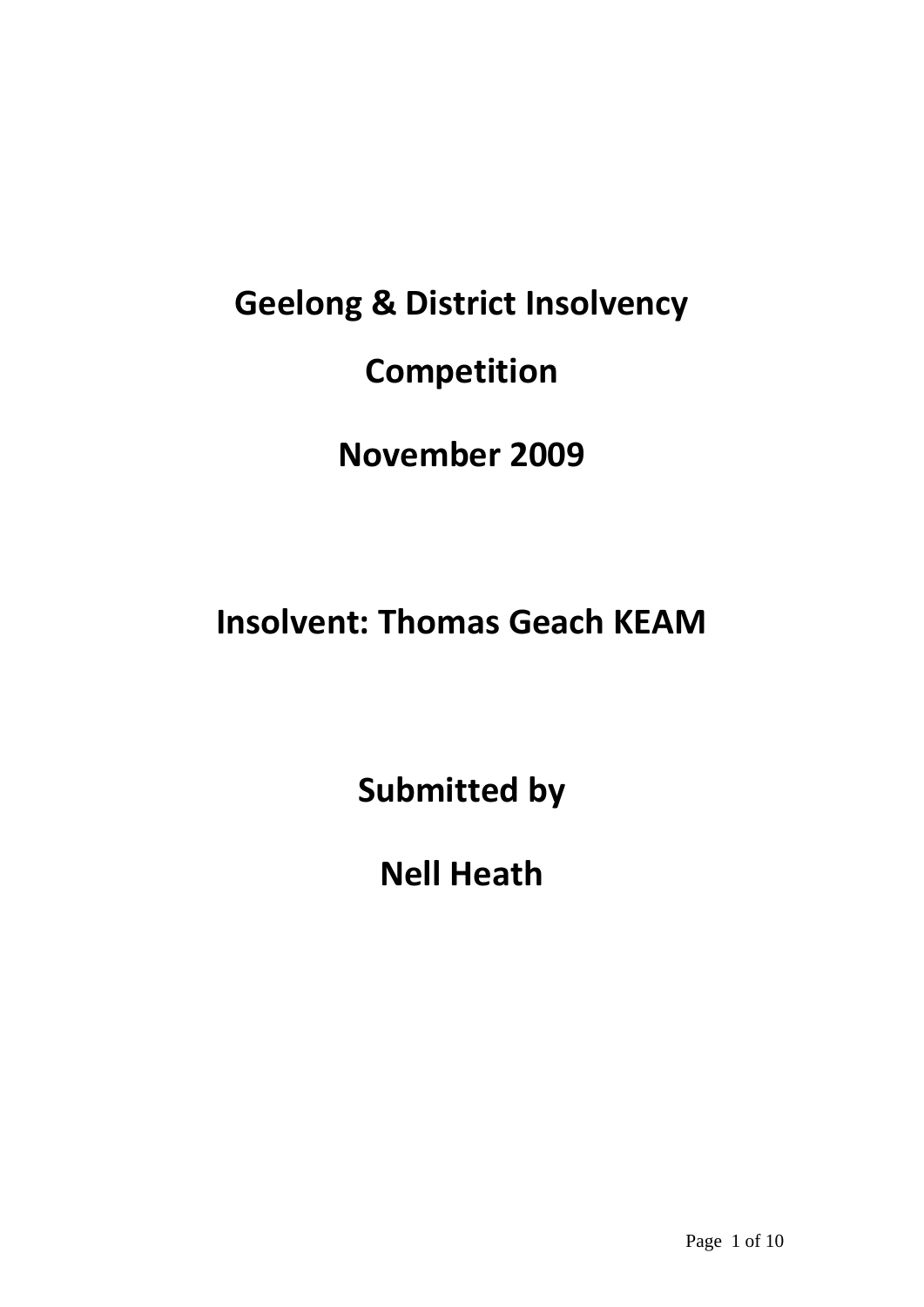#### THOMAS GEACH KEAM

What manner of a man was Thomas? He was an adventurer who became multiskilled, and met with challenge in a foreign environment.

Aged 17 years on his arrival in 1849, Thomas's first footsteps in Australia were made from the ship's arrival at Point Henry to the vicinity of Geelong. Here he entered into a business venture, before moving to the Barrabool Hills where he became a tenant farmer. He then tendered for some of the extensive roadwork being undertaken in the area. In May 1860 Thomas was declared insolvent.

#### FAMILY BACKGROUND - THE KEAMS MIGRATE TO AUSTRALIA

Thomas was the middle child in a family of eight children. He and his three older sisters, three younger sisters and a little brother, were all born at Trewoon in the Parish of St. Mewan, a well-known china clay mining area near St Austell in Cornwall. Their mother, Emma, had died in 1840, after the birth of her youngest child, Peter. The family head as described in the 1841 census, was Peter (Richard) KEAM, aged 44 years. His occupations, variously described at the birth of his children as yeoman farmer (a land owner), a butcher and victualler of Trewoon, could have been a model for Thomas, who had several livelihoods in his adult life.

In 1849, Peter Keam, a widower with six daughters and two sons, decided to emigrate to Australia with his family. And so, at the age of 17, Thomas came to Australia with his father and siblings. The family departed from Plymouth on the 9th January 1849 on the 'Sir George Seymour', arriving 126 days later at Point Henry near Geelong on May 14th 1849. *The Disposal* shipping list names Peter 51, and his family: Mary 23, Caroline 21, Amelia 19, Thomas 17, Emma 14, Anne (Hannah) 12, Ellen 10 and Peter  $8<sup>1</sup>$  Part of the story of their arrival, which has been passed down the family, is that Peter "brought all his furniture with him and had his money belt around his waist".

<u>.</u>

<sup>&</sup>lt;sup>1</sup>PROV; Index VPRS 14 Register of assisted British Immigrants 1839-18719 Lists name as KEARN for KEAM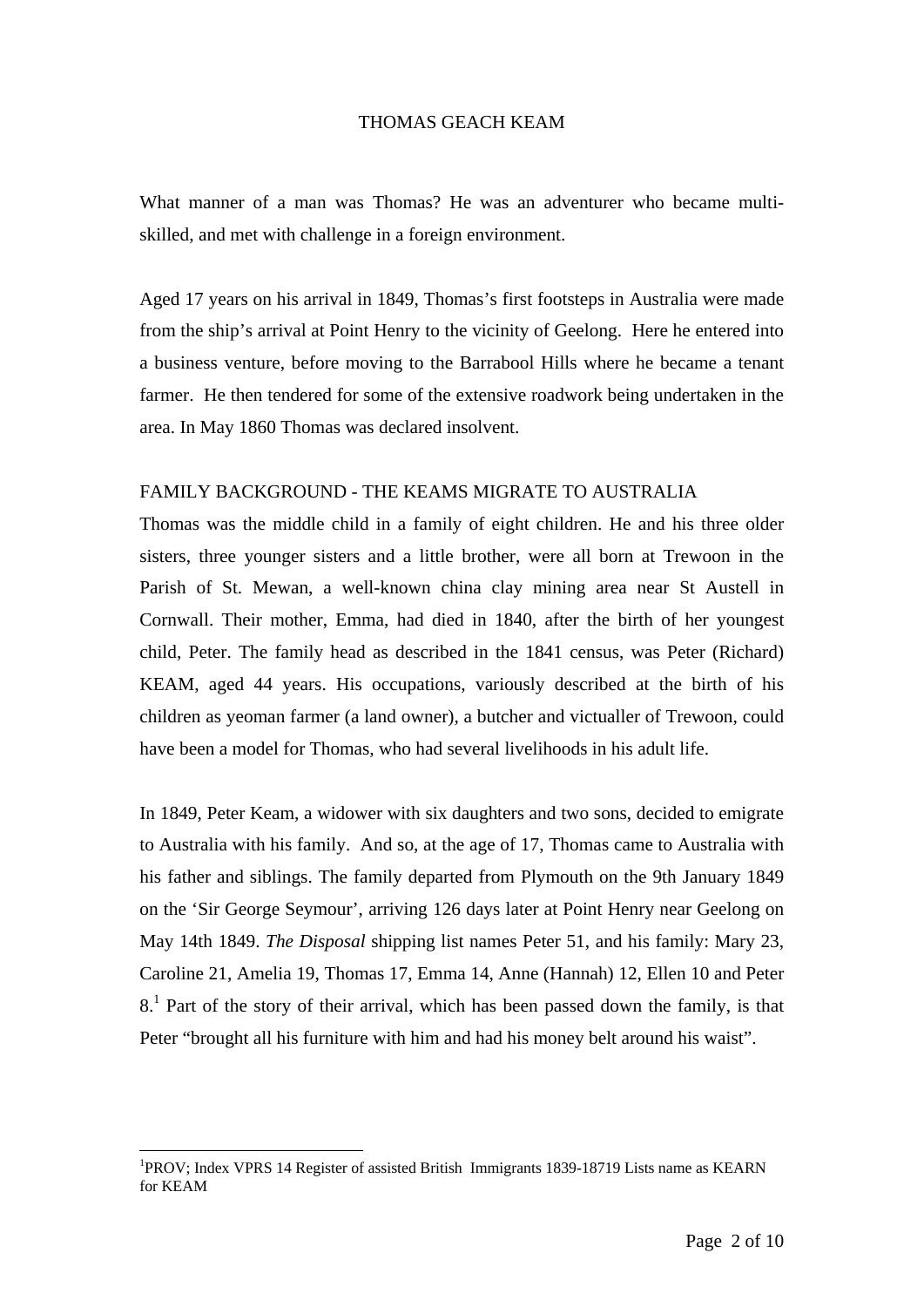#### KEAM FAMILY MARRIAGES

Within the first year of their arrival in May 1849, four of the Thomas's sisters were married. Mary Keam, the eldest in the family, married James Gattie Carr in November 1849. James was an auctioneer and estate agent, who had acquired a number of properties. Mary and James Carr lived with their large family of nine children in "Somerton", the home that James built in Skene Street, Newtown. In March 1850, Emma Keam, at just 16 years, married William Noble, from Co. Tyrone, Ireland. William Noble was a business man, who had arrived in Australia in 1848, and by 1850 was on the board of a building society. On the  $20<sup>th</sup>$  April 1850, a double wedding was performed by Rev Francis Tuckfield, the Wesleyan Minister in Geelong. Caroline Keam married William Tuckfield (brother of Francis) and Amelia married James Searle (Searll), a millwright, who had travelled with the Keam family on the same ship to Australia<sup>2</sup>. James and Amelia had seven children; the fifth child Ada Amelia born 1859, later married her cousin Charles Keam. The Searle family lived in Skene Street Geelong, where James was a draper.

Five years later, Thomas's sister, Anna was married on April 13<sup>th</sup> 1855, to Rev. P Wells, of Castlemaine. With five sisters now married, Thomas Keam, now 24, and living at 'Ballanclea', Barrabool Hills<sup>3</sup>, chose as his bride, Elizabeth Trotter, of Duneed. They married on  $10^{th}$  of July 1856 at a Wesleyan Church in Geelong. Elizabeth's parents: Joseph Trotter, a farmer, and Ann Davison, were both from Ireland. The ceremony was performed by Rev. Isaac Harding, who had arrived from Somerset in 1852.

Thomas and Elizabeth had three children. The first born, Charles Thomas, became a Primary School teacher, and in 1883 he married his cousin, Ada Amelia Searll in Newtown, Geelong. Charles taught for many years in Wodonga and died there in 1933. Charlie was joined in Wodonga by his father in his later years. Thomas died in Wodonga at the age of 60, in 1891. Thomas and Elizabeth's daughter, Emma Trotter Keam was born in 1857, and married Edward Lamperd in 1890.A younger son John

<u>.</u>

<sup>&</sup>lt;sup>2</sup> Disposal List includes James Searle age 25 Millwright

<sup>3</sup> G.A. Geelong Advertiser 13 April 1855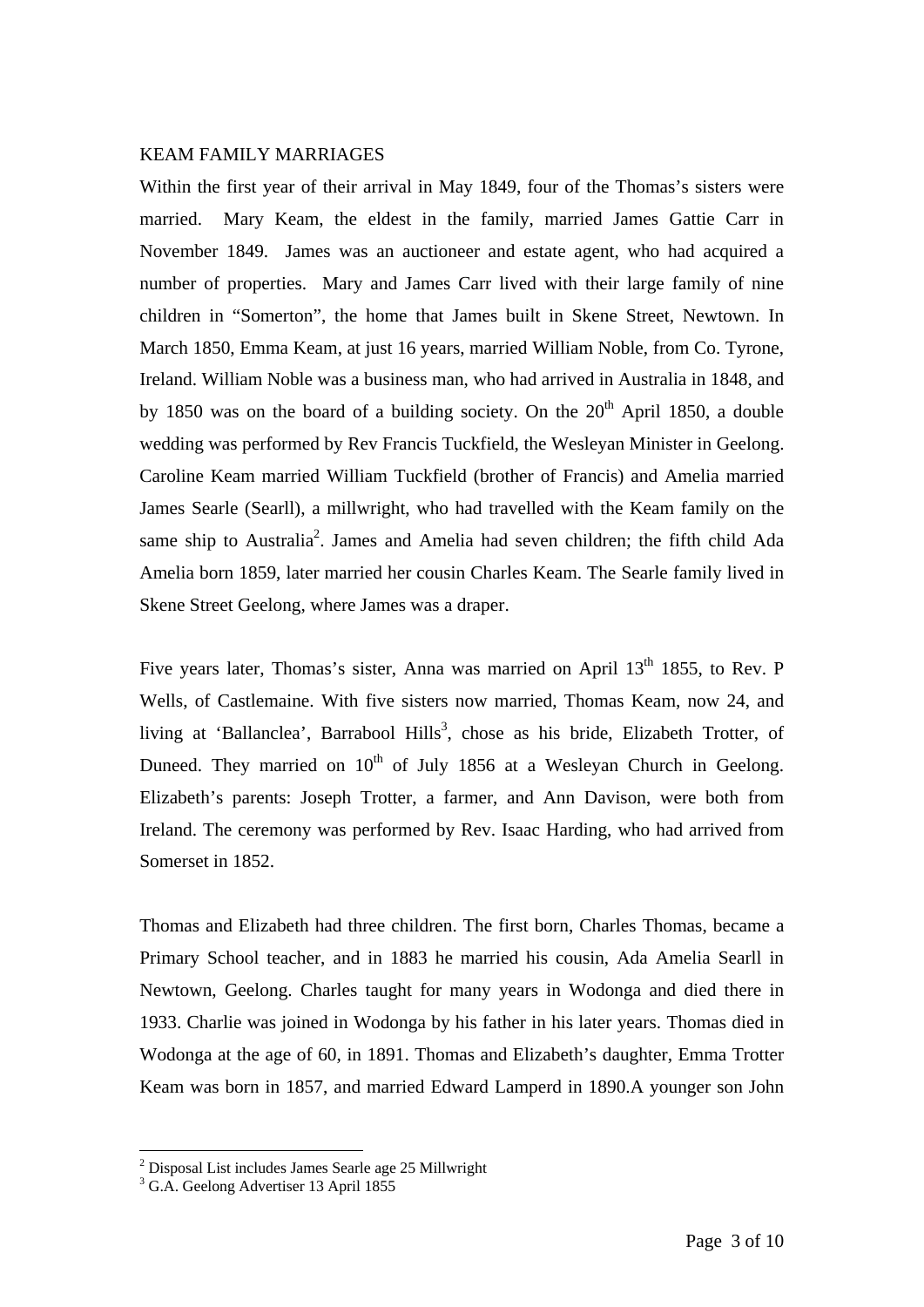Geach Keam, was born in 1860 and married Elizabeth G. Leachy in 1884. John died young, at 41 years old, in N.S.W.

#### THOMAS KEAM IN BUSINESS

The discovery of gold in Victoria caused dramatic increases in population and social upheaval. The population of Geelong almost tripled from 1851 to 1857. Some 3,700 immigrants arrived in Geelong in 1853, not all intent on seeking gold, but needing provisions, accommodation and work. A huge trail of fortune seekers was lured to the goldfields in nearby Ballarat.

Early in 1853, at the age of 21, Thomas Keam ventured into a business arrangement with George Noble. The two men took over the business of grocers, wine and spirit merchants from William Noble<sup>4</sup>, who was a brother of George, and brother-in-law of Thomas. Their stores at Ballarat and Geelong offered basic provisions for the influx of immigrants, particularly gold seekers, with wine and spirits at the Geelong Store, in Moorabool St. William Noble continued his business at 15 Great Ryrie St from 1859 until 1874. Four businesses were conducted by the Noble brothers<sup>5</sup>, who came to Geelong from Ireland. The eldest, James Noble, arrived in 1841, and younger brothers John, William and George arrived later. Businesses of the brothers moved and changed hands at a rapid rate, reflecting the feverish activity of the gold rush.

Thomas Keam's involvement in the business was short-lived; in 1854 the business was disposed to Lineham Parks &  $Co<sup>6</sup>$ . In opting out of his business venture, Thomas moved to become the occupant of the farm "Ballanclea" in the Barrabool Hills.

#### THE BARRABOOL HILLS

# FARMING LAND

The Barrabool Shire lands were surveyed just two years after the survey of Geelong. The first land sales, held in February 1840, were for 25 sections, seven of these large

<sup>1</sup> 4 G.A. 1:Feb.:1853

<sup>5</sup> G.A.2nd June 1853

<sup>6</sup> G.A. 22 June 1854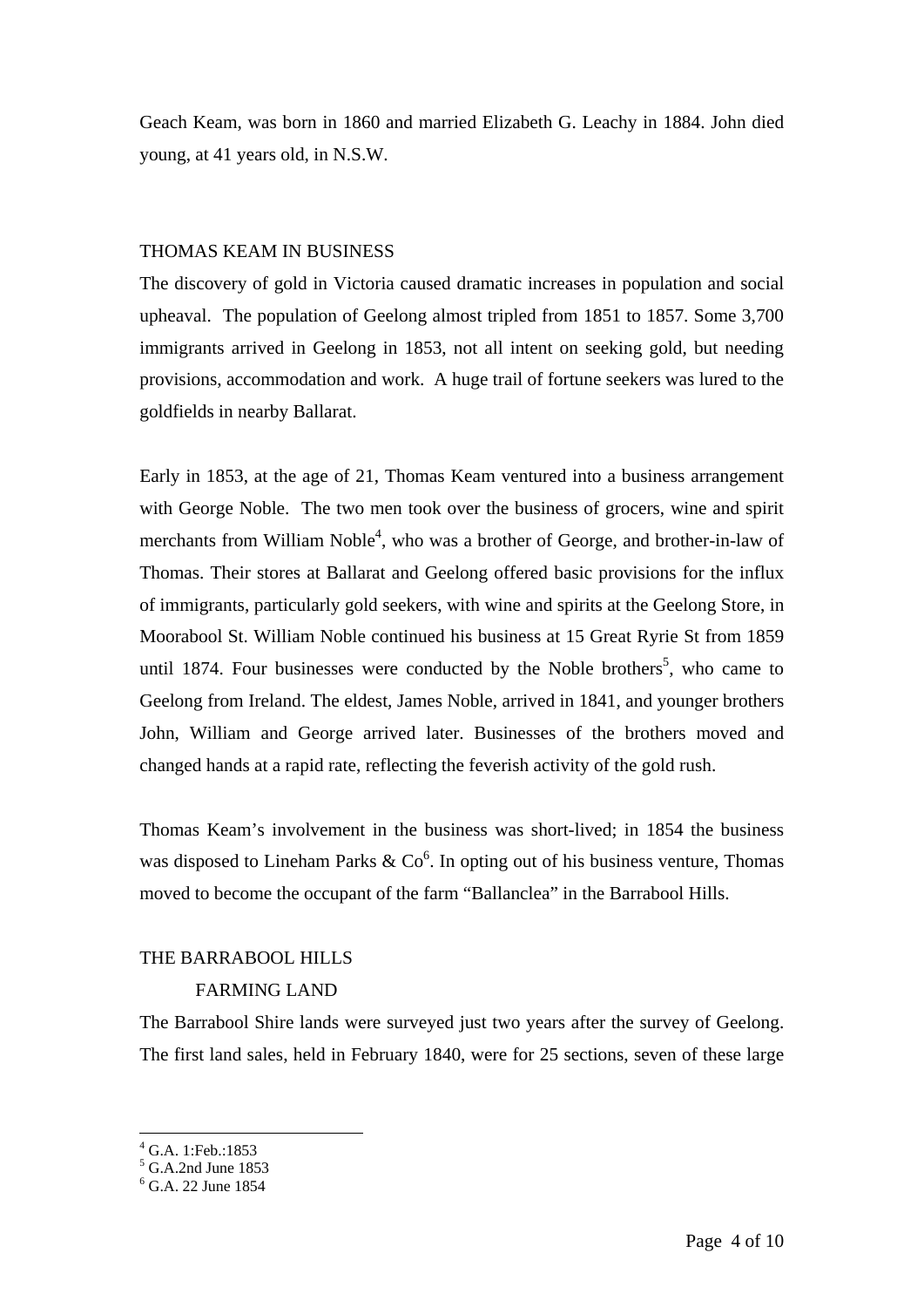sections within the Parish of Barrabool. The size of approximately 600 -1000 acres, effectively excluding small farmers.

The largest buyer, Charles McLachlan, a merchant from Hobart, who purchased 8000 acres at 12 shilling per acre, decided to sub divide 4000 acres of his land into lease holdings.<sup>7</sup> Lease holdings varied in size from 80-650 acres, which potentially could be productive small farms.

Thomas Keam was recorded as the occupier (and his brother-in-law, J.G. Carr as the owner) a small farm in Section 3 of a McLachlan subdivision: 148 acres of good agricultural land on the Devon Road. The holding had a stone house with wooden offices and about two acres of garden $8$ . The name 'Ballanclea' was carried over to Block 3 from the adjacent Block 4, which was part of the same original run. Block 4, close to the Waurn Ponds Creek, was purchased in 1841 by R.G.Talbot. The 'Ballanclea' homestead (1860) was built on a subsequent subdivision of Block 4, by John Heard, who purchased a section of 225 acres.

#### LOCAL CHURCHES

John Heard's farm at Ballanclea was the site of the first church in the area, which was built by the Bible Christians at the junction of Polley's and Ballanclea Roads in 1856. The Wesleyan community first built a school, and then in November 1857 a church meeting was held to develop worship services. Thomas Keam was included in a committee of management. The Devon Chapel is found a little further west on Polley's Road from the Bible Christians' church, on the Barrabool Road Board map of  $1861<sup>9</sup>$ 

## ROADS

Despite the early land sales in the Barrabool Shire, road construction was slow to follow and the work of road making was arduous. However, the Colac and Barrabool Roads were eventually surveyed. Following the Surveyor's route, roads were then to be built, drains to be dug, and road metal laid. The road metal was supplied from

<sup>&</sup>lt;sup>7</sup> N.S.McAdam "The Barrabool Hills" INVESTIGATOR Vol.7 & No.3<br> $^{8}$  1.861 "Pook of the Parish of Barrabool" Page 10

<sup>&</sup>lt;sup>8</sup> 1861 "Book of the Parish of Barrabool" Page 10

<sup>&</sup>lt;sup>9</sup> Ibid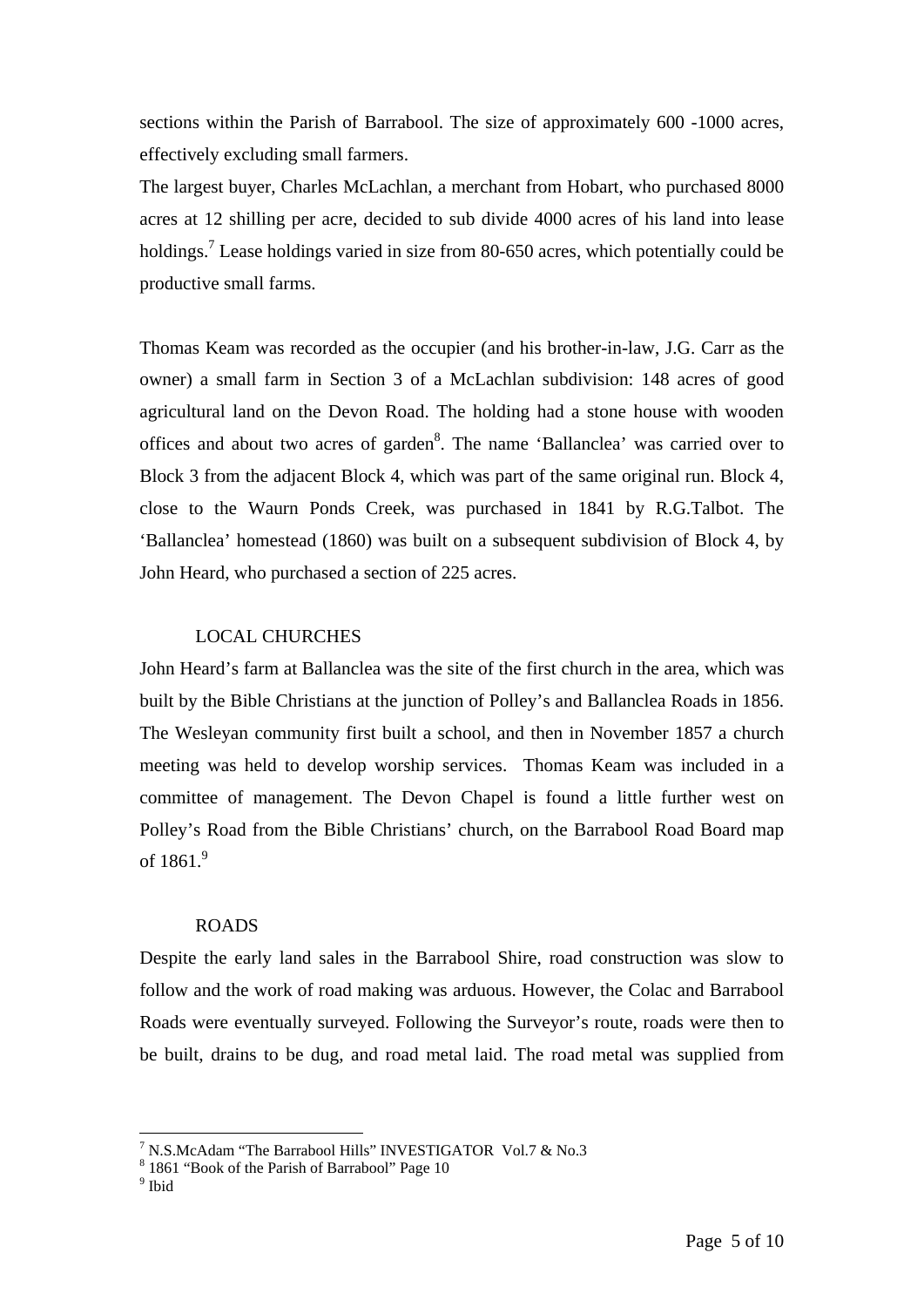quarries that were developed locally. All work was carried out by tender, and Thomas Keam was among the many who made contracting their main livelihood.

## **INSOLVENCY**

In the Insolvent Estate of THOMAS KEAM of Barrabool Hills, in the Colony of Victoria, farmer<sup>10</sup> A notice given by H.H.ROBERTS Commissioner of Insolvent Estates Circuit District of Geelong

A meeting OF creditors to be held Ninth August 1860, in Union St, Geelong.

INSOLVENCY JURISDICTION No. 455 Taken at Geelong - filed 4 May 1860 SCHEDULE OF Thomas Keam of Barrabool Hills farmer 2<sup>nd</sup> May 1860

 Thomas Keam presented his Petition to John George Forbes Esq., Chief Commissioner of insolvent Estates in the Geelong Circuit District, who accepted the surrender of the Estate of Thomas Keam for the benefit of Creditors. George Webster appointed official Assignee of the Estate

2nd May 1860 Keam gives the reasons for his Insolvency : *"From a loss of over two thousand pounds in the purchase of land, failure of crops and having been sold off by landlord for rent."*

After the sequestration of his estate, Keam prepares a Schedule List which he pledges to lodge with the sheriff

Deficiency Amount 789 pound 2 shillings 2 pence compiled, signed Thomas Keam with Affidavit

MEETING before the Commissioner Forbes Thursday ninth August 1860 Creditors who attended Amount Benjamin Boylett 5 pounds 19 shillings 9 pence George Windsor  $12$  "  $10$  "  $0$  " Samuel Pickles 6 " 1 " 3 "

<sup>&</sup>lt;sup>10</sup> PROV, VPRS 815/PO Court of Insolvency (Geelong) Series 27 Unit 455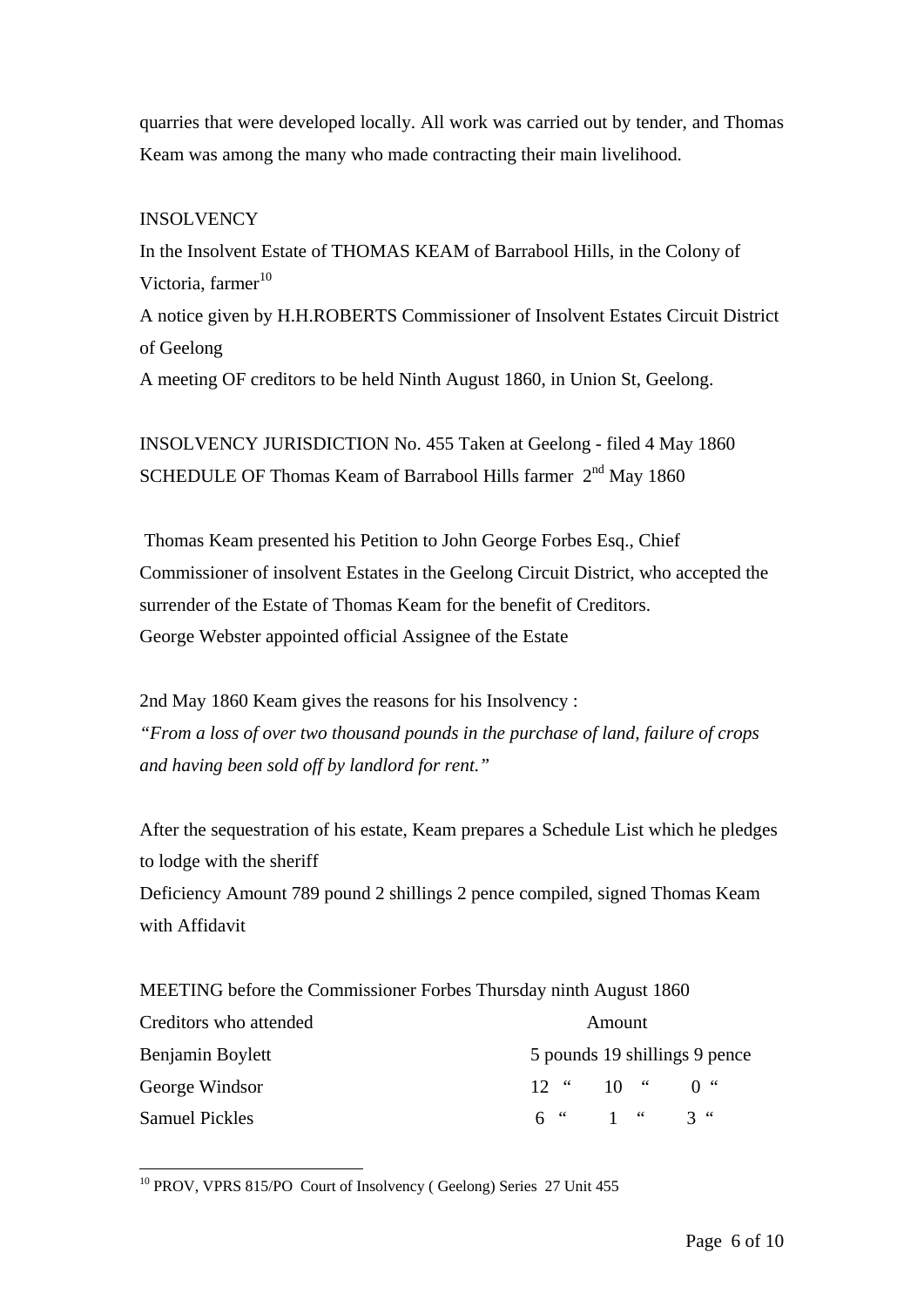Insolvent appeared

## **FINDINGS**

Oh what a story behind all this apparent sadness of a hopeful young man having to accept failure. Family disharmony is evident; jealousy and ill will were apparent. Why were these three creditors the only ones to turn up for their pound of flesh with so much more at stake for the absent creditors?

Samuel Riches, butcher, was a creditor for meat provided from Oct 1859 to May 1860.

George Windsor, the owner of a quarry, was a brother-in-law to Thomas Keam. George was married to Ann Trotter, the sister of Thomas's wife, Elizabeth.

On the 9<sup>th</sup> August 1860 George Windsor made a sworn statement to the effect that "On January  $10^{th}$  you (Thomas) removed 60 yards of stone from my Quarry at 6 pence per yard, hence the sum 12 pounds 10 shillings."

Joseph Trotter was very supportive of Keam and his farm: he lent horses, cattle, a wagon and the use of ploughs and harrows owned by J.G.Carr.

9<sup>th</sup> August 1860 Thomas writes

"There was a sale on my property a few days before my Insolvency under a … for rent. J.G. Carr is my landlord. I owed him at the time 145 pounds. Mr Harper<sup>11</sup> sold me off. I think the sale realised 100 pounds. The Bailiff was in possession seven or eight days before the sale."

Keam states he removed no wheat or oats nor furniture. The size of the farm was 148 acres, part sowed by Mr Trotter. "I have possession of the farm but I do nothing to it". Evidently, Thomas was engaged with road work, while his father-in-law worked the farm. Clearly, Thomas thought the insolvency action was unfair, and that the bailiff was unreasonable.

<sup>&</sup>lt;sup>11</sup> Bailiff of Geelong County Court?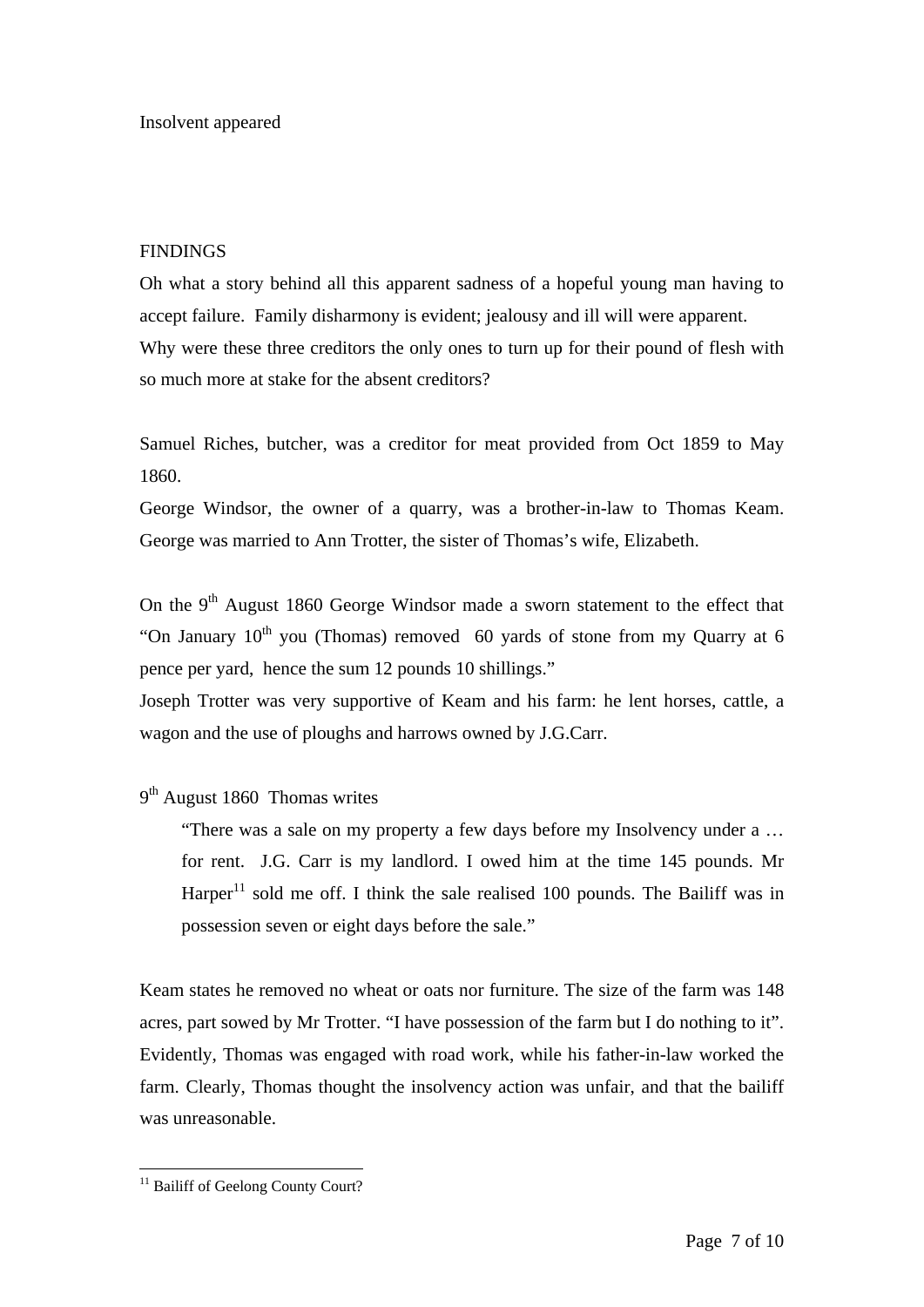James Cox, an employee on the farm for a year up to the sale, confirmed the good relationship between Trotter and Keam. Cox was not involved in the insolvency proceedings, nor did he observe any underhand dealings. Cox continued to work on the farm as an employee of Trotter.

George Windsor in a sworn statement, describes his relationship with his brother-inlaw, Thomas Keam, as a neighbour. He considered that Keam was the owner of stock on the property; that the wagon used had a name indicating its ownership changed from Keam to Trotter; and that furniture had been removed and secreted at the Trotter home. He states he had not been in the Trotter home, but claimed that the goods hidden under cover there had been removed before the sale. George seems to not only resent Joseph helping Thomas; evidently there is a rift in the family.

Where did Benjamin Boylett fit into the play? He was not a relative, but a mate who repaired the contentious wagon, and a blacksmith who performed many small jobs for Keam, needed for the road work that was his livelihood. Boylett was owed the money for goods and services listed, eg. sharpening pick, 4 shoes, and a stone hammer.

On 21<sup>st</sup> November an interesting document was produced, exonerating Keam, and signed by five creditors.

*We the undersigned Creditors of Thomas Keam of The Barrabool Hills have much pleasure in certifying the Insolvent has to our satisfaction rendered a faithful Account of all his transactions and that the Insolvency arose from the causes stated by him in his Schedule, and we further desire to express our belief that the prosecution lately entered against him was instituted for the purpose of gratifying an ill feeling and that there was no foundation whatever for the charges made.* 

Two creditors who signed the document were relatives: James Searle (husband of Amelia) who lent 340 pounds, and William Noble (husband of Emma), who was owed 140 pounds. Other creditors, Andrew Gibney was owed 140 pounds in wages, William Erwin 6 pounds, and William Hill 36 pounds.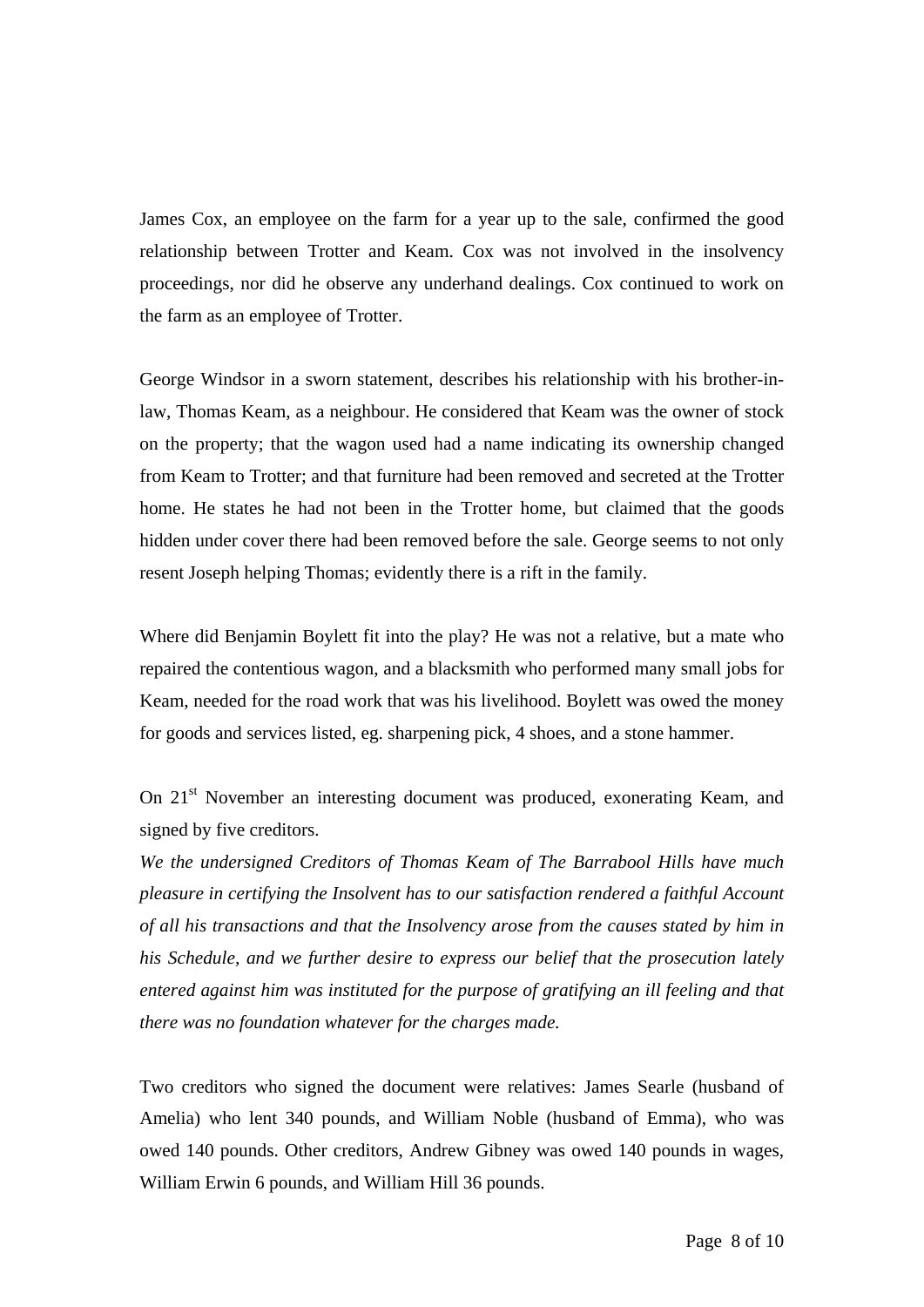#### **SUMMARY**

Thomas Keam has close ties with his wife's father, Joseph Trotter. He had a generous family member in James Searle; and an interested brother-in-law William Noble, but what of James Gattie Carr, owner of the farm, and husband of his eldest sister Mary?

James Carr, born at Somers Town in London, had a lucky start. An orphan on arrival in Australia aged 13 years, he first went to Hobart, where was he educated by the Mayor of Hobart. Carr invested in property at the outset of the Gold Rush; in 1852 he was so successful he made a profit of  $42,000$  pounds<sup>12</sup>. Carr entered politics a M.L.A. and was influential in Land Bills of 1860s. At his death in September 1902, probate amounted to 185 pounds. Carr owned some 32 properties, worth over nine thousand pounds. Contained in this long list is one worth noting: Section 3, Shire of Barrabool 148 acres, worth 1330 pounds. $^{13}$ 

In 1860, as well as the insolvency case, Thomas and his wife had their third child and he lost his sister Caroline Tuckfield. She died of typhoid fever in July, leaving husband William, sons William and Samuel (our grandfather) and baby daughter Anna, all my forebears.

A significant report in1861: Thomas Keam, Occupier of " Ballanclea"14

Nell Heath 11 November 2009

<sup>&</sup>lt;sup>12</sup> The Cyclopedia of Victoria 1904

<sup>&</sup>lt;sup>13</sup> PROV, VPRS 30/P Unit 630 File 85146

 $14$  G.A. 11 April 1861